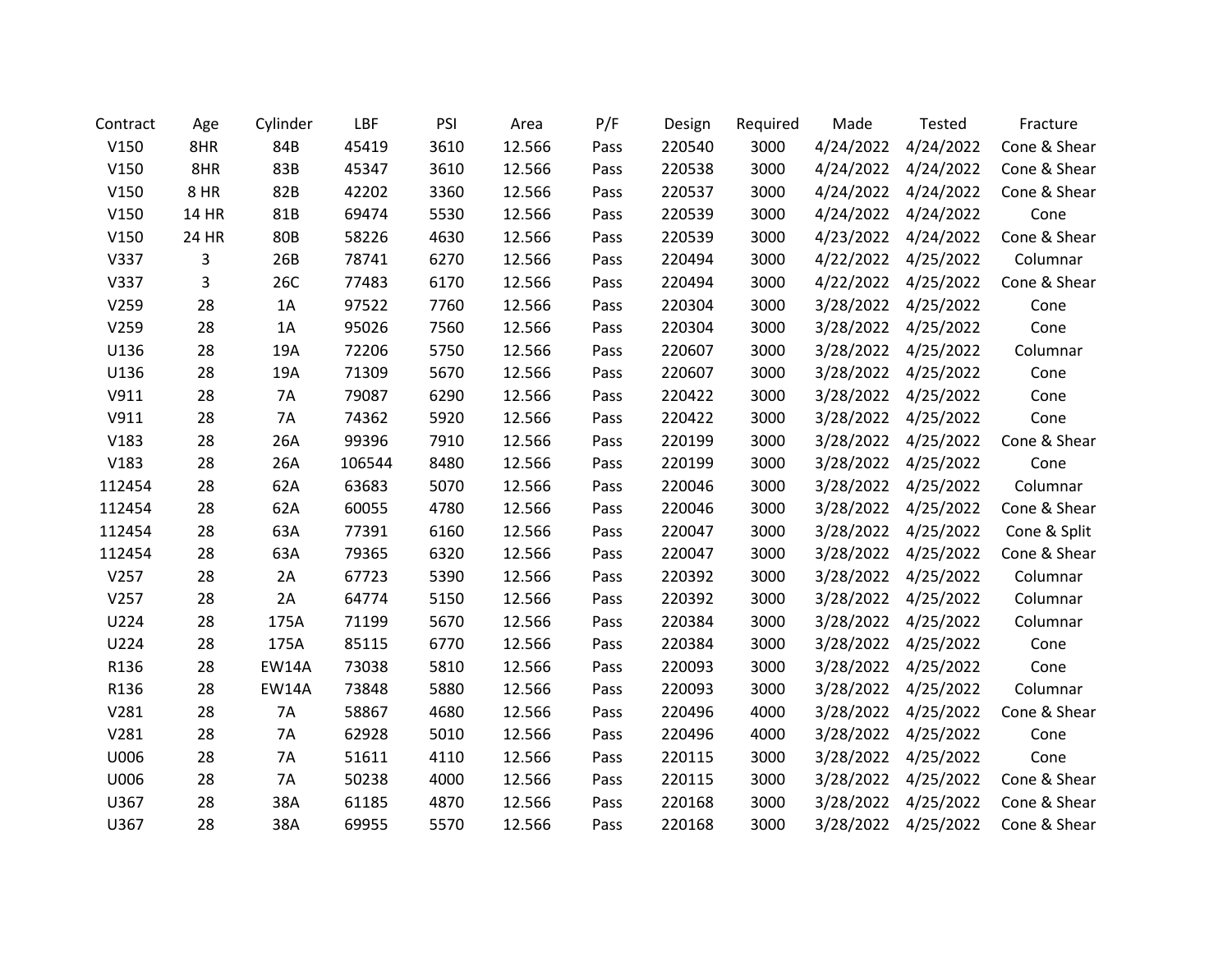| V061 | 28 | 25A           | 87471  | 6960   | 12.566 | Pass | 220011 | 3000 | 3/28/2022 | 4/25/2022           | Cone & Shear |
|------|----|---------------|--------|--------|--------|------|--------|------|-----------|---------------------|--------------|
| V061 | 28 | 25A           | 85952  | 6840   | 12.566 | Pass | 220011 | 3000 | 3/28/2022 | 4/25/2022           | Cone & Shear |
| V902 | 28 | 21A           | 57319  | 4560   | 12.566 | Pass | 220478 | 3000 |           | 3/28/2022 4/25/2022 | Columnar     |
| V902 | 28 | 21A           | 56431  | 4490   | 12.566 | Pass | 220478 | 3000 | 3/28/2022 | 4/25/2022           | Cone & Shear |
| V123 | 28 | 20            | 90087  | 7170   | 12.566 | Pass | 220397 | 3000 | 3/28/2022 | 4/25/2022           | Cone         |
| V123 | 28 | 20A           | 96847  | 7710   | 12.566 | Pass | 220397 | 3000 |           | 3/28/2022 4/25/2022 | Cone & Shear |
| U224 | 28 | 174A          | 35997  | < 2860 | 12.566 | Fail | 220321 | 3000 | 3/28/2022 | 4/25/2022           | Columnar     |
| U224 | 28 | 174A          | 101859 | 8110   | 12.566 | Pass | 220321 | 3000 |           | 3/28/2022 4/25/2022 | Cone & Shear |
| S272 | 28 | 385           | 71946  | 5730   | 12.566 | Pass | 220040 | 4000 |           | 3/28/2022 4/25/2022 | Cone & Shear |
| S272 | 28 | 385A          | 69114  | 5500   | 12.566 | Pass | 220040 | 4000 | 3/28/2022 | 4/25/2022           | Cone & Split |
| V176 | 28 | 96A           | 72127  | 5740   | 12.566 | Pass | 220005 | 3000 | 3/28/2022 | 4/25/2022           | Columnar     |
| V176 | 28 | 96A           | 69975  | 5570   | 12.566 | Pass | 220005 | 3000 |           | 3/28/2022 4/25/2022 | Cone & Shear |
| R279 | 28 | 527A          | 80122  | 6380   | 12.566 | Pass | 220580 | 3000 | 3/28/2022 | 4/25/2022           | Cone         |
| R279 | 28 | 527A          | 73369  | 5840   | 12.566 | Pass | 220580 | 3000 |           | 3/28/2022 4/25/2022 | Columnar     |
| U315 | 28 | 171A          | 73620  | 5860   | 12.566 | Pass | 220486 | 4000 | 3/28/2022 | 4/25/2022           | Cone & Shear |
| U315 | 28 | 171A          | 77092  | 6130   | 12.566 | Pass | 220486 | 4000 | 3/28/2022 | 4/25/2022           | Cone         |
| V268 | 28 | 12A           | 79623  | 6340   | 12.566 | Pass | 220081 | 3000 |           | 3/28/2022 4/25/2022 | Columnar     |
| V268 | 28 | 12A           | 86306  | 6870   | 12.566 | Pass | 220081 | 3000 | 3/28/2022 | 4/25/2022           | Cone         |
| U315 | 30 | JB170         | 69326  | 5520   | 12.566 | Pass | 220343 | 3000 | 3/26/2022 | 4/25/2022           | Columnar     |
| U315 | 30 | <b>JB170A</b> | 68262  | 5430   | 12.566 | Pass | 220343 | 3000 |           | 3/26/2022 4/25/2022 | Cone & Shear |
| U315 | 28 | SE172         | 66557  | 5300   | 12.566 | Pass | 220525 | 3000 | 3/28/2022 | 4/25/2022           | Cone & Shear |
| U315 | 28 | <b>SE172A</b> | 66464  | 5290   | 12.566 | Pass | 220525 | 3000 | 3/28/2022 | 4/25/2022           | Cone & Shear |
| V337 | 28 | 17AR          | 85216  | 6780   | 12.566 | Pass | 220493 | 3000 |           | 3/28/2022 4/25/2022 | Cone         |
| V337 | 28 | 17AR1         | 92487  | 7360   | 12.566 | Pass | 220493 | 3000 | 3/28/2022 | 4/25/2022           | Cone         |
| T925 | 28 | 214A          | 96327  | 7670   | 12.566 | Pass | 220106 | 3000 |           | 3/28/2022 4/25/2022 | Cone & Shear |
| T925 | 28 | 214A          | 96794  | 7700   | 12.566 | Pass | 220106 | 3000 |           | 3/28/2022 4/25/2022 | Cone         |
| U376 | 30 | 28B           | 78033  | 6210   | 12.566 | Pass | 220522 | 3000 | 3/26/2022 | 4/25/2022           | Cone & Shear |
| U376 | 30 | 28B           | 81745  | 6510   | 12.566 | Pass | 220522 | 3000 | 3/26/2022 | 4/25/2022           | Cone & Shear |
| V337 | 28 | 17A           | 90948  | 7240   | 12.566 | Pass | 220493 | 3000 |           | 3/28/2022 4/25/2022 | Columnar     |
| V337 | 28 | 17A           | 90506  | 7200   | 12.566 | Pass | 220493 | 3000 | 3/28/2022 | 4/25/2022           | Cone & Shear |
| U376 | 30 | 29A           | 82163  | 6540   | 12.566 | Pass | 220521 | 3000 | 3/26/2022 | 4/25/2022           | Cone & Shear |
| U376 | 30 | 29A           | 80726  | 6420   | 12.566 | Pass | 220521 | 3000 |           | 3/26/2022 4/25/2022 | Cone         |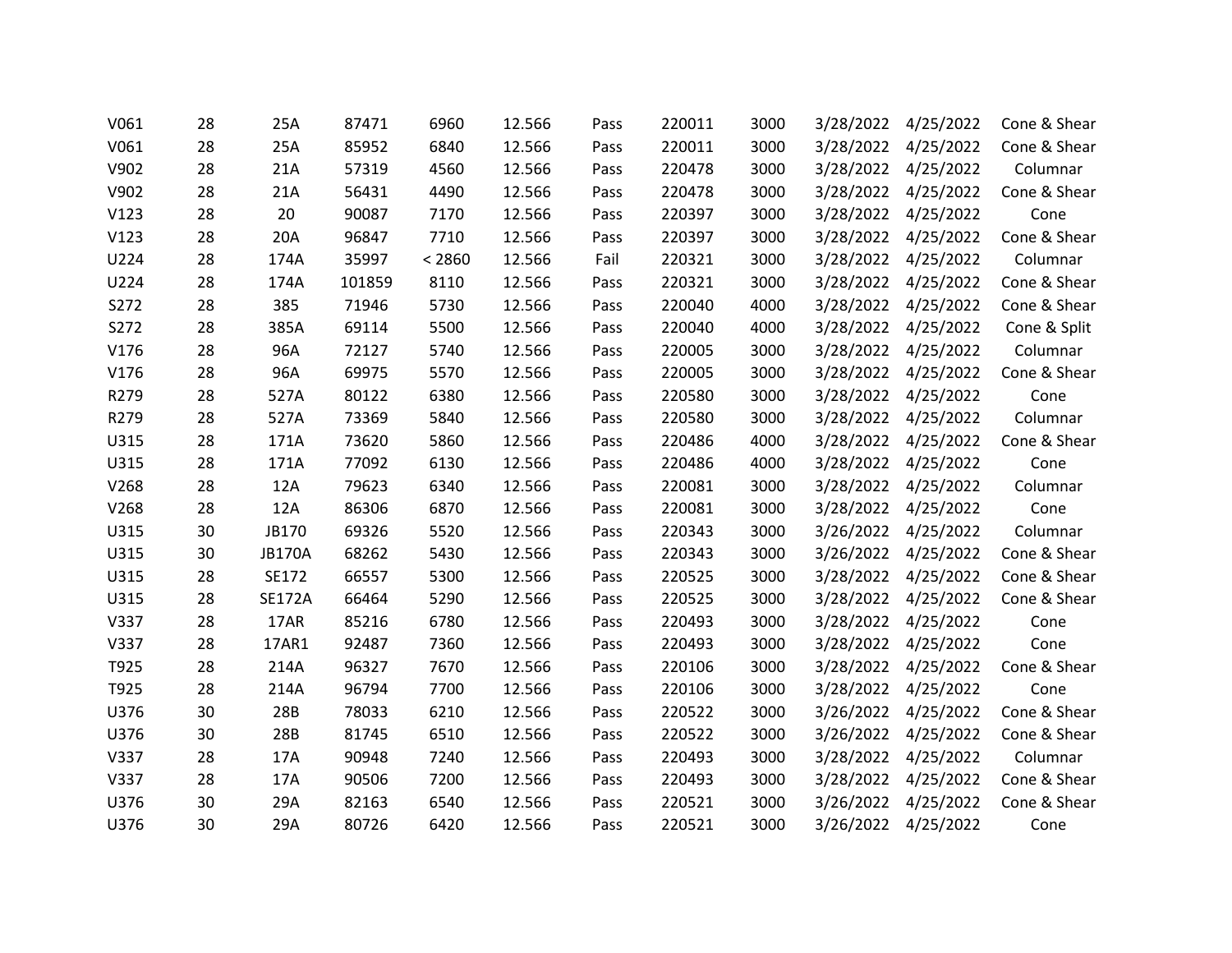| U376   | 30           | 28A        | 87670  | 6980 | 12.566 | Pass | 220522 | 3000 | 3/26/2022 | 4/25/2022           | Cone         |
|--------|--------------|------------|--------|------|--------|------|--------|------|-----------|---------------------|--------------|
| U376   | 30           | 28A        | 80677  | 6420 | 12.566 | Pass | 220522 | 3000 | 3/26/2022 | 4/25/2022           | Cone         |
| U371   | 30           | 1A         | 92646  | 7370 | 12.566 | Pass | 220573 | 3000 | 3/26/2022 | 4/25/2022           | Cone & Split |
| U371   | 30           | 1A         | 89282  | 7100 | 12.566 | Pass | 220573 | 3000 | 3/26/2022 | 4/25/2022           | Cone & Split |
| U371   | 30           | 2A         | 85323  | 6820 | 12.504 | Pass | 220573 | 3000 | 3/26/2022 | 4/25/2022           | Cone & Shear |
| U371   | 30           | 2A         | 85302  | 6790 | 12.566 | Pass | 220573 | 3000 | 3/26/2022 | 4/25/2022           | Columnar     |
| V337   | 30           | 16A        | 116519 | 9320 | 12.504 | Pass | 220494 | 3000 | 3/26/2022 | 4/25/2022           | Cone         |
| V337   | 30           | 16A        | 115971 | 9230 | 12.566 | Pass | 220494 | 3000 |           | 3/26/2022 4/25/2022 | Cone         |
| T356   | 30           | 270A       | 100901 | 8030 | 12.566 | Pass | 210227 | 3000 | 3/26/2022 | 4/25/2022           | Cone         |
| T356   | 30           | 270A       | 100115 | 7970 | 12.566 | Pass | 210227 | 3000 | 3/26/2022 | 4/25/2022           | Cone & Shear |
| V250   | 28           | 5A         | 60878  | 4820 | 12.629 | Pass | 220172 | 3000 | 3/28/2022 | 4/25/2022           | Columnar     |
| V250   | 28           | 5A         | 59134  | 4710 | 12.566 | Pass | 220172 | 3000 | 3/28/2022 | 4/25/2022           | Cone & Split |
| T014   | 28           | 213A       | 94913  | 7550 | 12.566 | Pass | 220371 | 4000 | 3/28/2022 | 4/25/2022           | Cone         |
| T014   | 28           | 213A       | 95808  | 7620 | 12.566 | Pass | 220371 | 4000 |           | 3/28/2022 4/25/2022 | Cone         |
| V289   | 28           | 11A        | 96945  | 7750 | 12.504 | Pass | 220493 | 3000 | 3/28/2022 | 4/25/2022           | Cone         |
| V289   | 28           | 11A        | 92589  | 7370 | 12.566 | Pass | 220493 | 3000 | 3/28/2022 | 4/25/2022           | Cone         |
| V289   | 3            | 16F        | 63245  | 5030 | 12.566 | Pass | 220264 | 3000 | 4/20/2022 | 4/25/2022           | Cone & Shear |
| V289   | 3            | <b>16F</b> | 62304  | 4960 | 12.566 | Pass | 220264 | 3000 | 4/20/2022 | 4/25/2022           | Cone & Shear |
| S289   | 28           | 134A       | 214472 | 7590 | 28.274 | Pass | 220553 | 3000 | 3/28/2022 | 4/25/2022           | Cone         |
| S289   | 28           | 134A       | 219538 | 7760 | 28.274 | Pass | 220553 | 3000 |           | 3/28/2022 4/25/2022 | Cone         |
| V337   | 1            | 27B        | 53408  | 4250 | 12.566 | Pass | 220493 | 3000 | 4/25/2022 | 4/26/2022           | Cone         |
| V337   | $\mathbf{1}$ | 27C        | 52596  | 4190 | 12.566 | Pass | 220493 | 3000 | 4/25/2022 | 4/26/2022           | Cone & Shear |
| 112874 | 29           | 11         | 75550  | 6010 | 12.566 | Pass | 200177 | 3000 | 3/28/2022 | 4/26/2022           | Cone & Shear |
| 112874 | 29           | 11A        | 73682  | 5860 | 12.566 | Pass | 200177 | 3000 | 3/28/2022 | 4/26/2022           | Columnar     |
| 112874 | 34           | 10         | 63854  | 5080 | 12.566 | Pass | 200177 | 3000 | 3/23/2022 | 4/26/2022           | Columnar     |
| 112874 | 34           | 10A        | 71713  | 5710 | 12.566 | Pass | 200177 | 3000 |           | 3/23/2022 4/26/2022 | Cone & Shear |
| 112874 | 36           | 9          | 65867  | 5240 | 12.566 | Pass | 200177 | 3000 | 3/21/2022 | 4/26/2022           | Cone         |
| 112874 | 36           | <b>9A</b>  | 61022  | 4860 | 12.566 | Pass | 200177 | 3000 | 3/21/2022 | 4/26/2022           | Cone         |
| V289   | $\mathbf{1}$ | 17B        | 42589  | 3390 | 12.566 | Pass | 220264 | 3000 | 4/25/2022 | 4/26/2022           | Cone & Shear |
| U224   | 28           | 176A       | 93289  | 7420 | 12.566 | Pass | 220321 | 3000 | 3/29/2022 | 4/26/2022           | Cone & Split |
| U224   | 28           | 176A       | 89292  | 7110 | 12.566 | Pass | 220321 | 3000 | 3/29/2022 | 4/26/2022           | Cone & Split |
| T014   | 28           | 214A       | 90438  | 7200 | 12.566 | Pass | 220223 | 3000 | 3/29/2022 | 4/26/2022           | Cone & Split |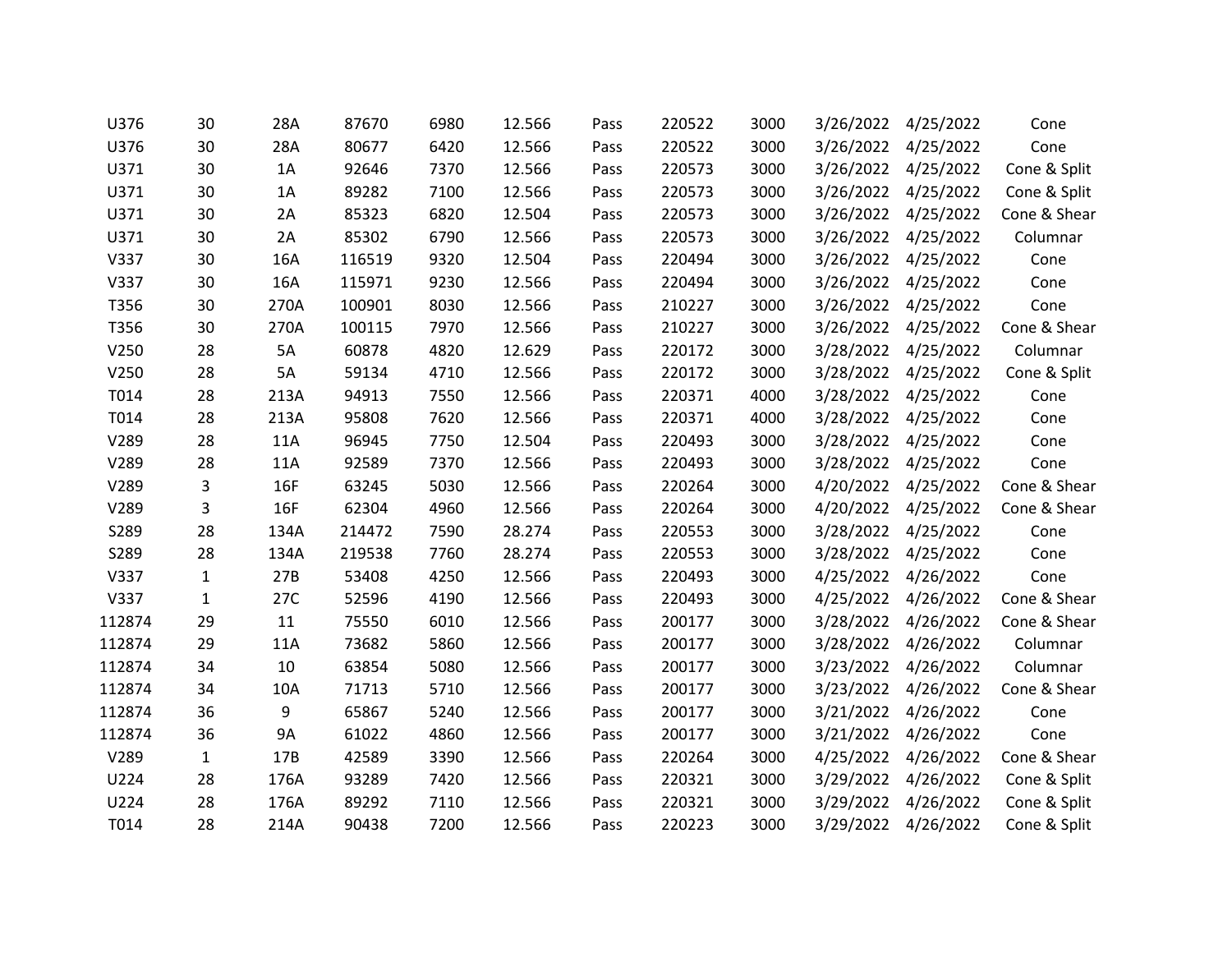| T014 | 28 | 214A           | 88168  | 7020 | 12.566 | Pass | 220223 | 3000 | 3/29/2022 | 4/26/2022           | Cone         |
|------|----|----------------|--------|------|--------|------|--------|------|-----------|---------------------|--------------|
| V902 | 28 | 22A            | 72452  | 5770 | 12.566 | Pass | 220478 | 3000 | 3/29/2022 | 4/26/2022           | Columnar     |
| V902 | 28 | 22A            | 77910  | 6200 | 12.566 | Pass | 220478 | 3000 |           | 3/29/2022 4/26/2022 | Cone & Shear |
| U264 | 28 | 103            | 65840  | 5240 | 12.566 | Pass | 220533 | 3000 | 3/29/2022 | 4/26/2022           | Cone & Shear |
| U264 | 28 | 103A           | 66214  | 5270 | 12.566 | Pass | 220533 | 3000 | 3/29/2022 | 4/26/2022           | Columnar     |
| T016 | 28 | 212            | 97189  | 7730 | 12.566 | Pass | 220199 | 3000 |           | 3/29/2022 4/26/2022 | Columnar     |
| T016 | 28 | 212A           | 98938  | 7870 | 12.566 | Pass | 220199 | 3000 | 3/29/2022 | 4/26/2022           | Cone & Shear |
| T016 | 28 | 211            | 88874  | 7070 | 12.566 | Pass | 220199 | 3000 | 3/29/2022 | 4/26/2022           | Cone & Shear |
| T016 | 28 | 211A           | 88540  | 7050 | 12.566 | Pass | 220199 | 3000 |           | 3/29/2022 4/26/2022 | Cone         |
| U922 | 28 | 207            | 85834  | 6830 | 12.566 | Pass | 220136 | 3000 | 3/29/2022 | 4/26/2022           | Cone         |
| U922 | 28 | 207A           | 78249  | 6230 | 12.566 | Pass | 220136 | 3000 | 3/29/2022 | 4/26/2022           | Cone & Split |
| V259 | 28 | $\overline{2}$ | 116471 | 9270 | 12.566 | Pass | 220304 | 3000 | 3/29/2022 | 4/26/2022           | Cone & Shear |
| V259 | 28 | 2A             | 108683 | 8650 | 12.566 | Pass | 220304 | 3000 | 3/29/2022 | 4/26/2022           | Columnar     |
| U136 | 28 | 20             | 79902  | 6360 | 12.566 | Pass | 220607 | 3000 | 3/29/2022 | 4/26/2022           | Cone & Shear |
| U136 | 28 | 20A            | 81085  | 6450 | 12.566 | Pass | 220607 | 3000 | 3/29/2022 | 4/26/2022           | Columnar     |
| U922 | 28 | 206            | 69306  | 5520 | 12.566 | Pass | 220136 | 3000 | 3/29/2022 | 4/26/2022           | Cone & Shear |
| U922 | 28 | 206A           | 68176  | 5430 | 12.566 | Pass | 220136 | 3000 | 3/29/2022 | 4/26/2022           | Cone & Shear |
| R279 | 28 | 533A           | 60757  | 4830 | 12.566 | Pass | 220580 | 3000 | 3/29/2022 | 4/26/2022           | Cone         |
| R279 | 28 | 533A           | 62028  | 4940 | 12.566 | Pass | 220580 | 3000 | 3/29/2022 | 4/26/2022           | Columnar     |
| R279 | 28 | 532A           | 90213  | 7180 | 12.566 | Pass | 220428 | 4000 |           | 3/29/2022 4/26/2022 | Columnar     |
| R279 | 28 | 532A           | 86922  | 6920 | 12.566 | Pass | 220428 | 4000 | 3/29/2022 | 4/26/2022           | Cone         |
| R279 | 28 | 531A           | 86039  | 6850 | 12.566 | Pass | 220428 | 4000 | 3/29/2022 | 4/26/2022           | Cone         |
| R279 | 28 | 531A           | 83588  | 6650 | 12.566 | Pass | 220428 | 4000 |           | 3/29/2022 4/26/2022 | Cone & Shear |
| R279 | 28 | 530A           | 80899  | 6440 | 12.566 | Pass | 220428 | 4000 | 3/29/2022 | 4/26/2022           | Cone & Shear |
| R279 | 28 | 530A           | 83074  | 6610 | 12.566 | Pass | 220428 | 4000 | 3/29/2022 | 4/26/2022           | Columnar     |
| R279 | 28 | 529A           | 82944  | 6600 | 12.566 | Pass | 220428 | 4000 |           | 3/29/2022 4/26/2022 | Cone & Shear |
| R279 | 28 | 529A           | 81271  | 6470 | 12.566 | Pass | 220428 | 4000 | 3/29/2022 | 4/26/2022           | Cone         |
| R279 | 28 | 528A           | 90401  | 7190 | 12.566 | Pass | 220428 | 4000 | 3/29/2022 | 4/26/2022           | Cone & Shear |
| R279 | 28 | 528A           | 84257  | 6700 | 12.566 | Pass | 220428 | 4000 |           | 3/29/2022 4/26/2022 | Cone         |
| V268 | 28 | 13A            | 71455  | 5690 | 12.566 | Pass | 220081 | 3000 | 3/29/2022 | 4/26/2022           | Cone & Shear |
| V268 | 28 | 13A            | 75370  | 6000 | 12.566 | Pass | 220081 | 3000 | 3/29/2022 | 4/26/2022           | Columnar     |
| V268 | 28 | 13AR1          | 75147  | 5980 | 12.566 | Pass | 220081 | 3000 | 3/29/2022 | 4/26/2022           | Columnar     |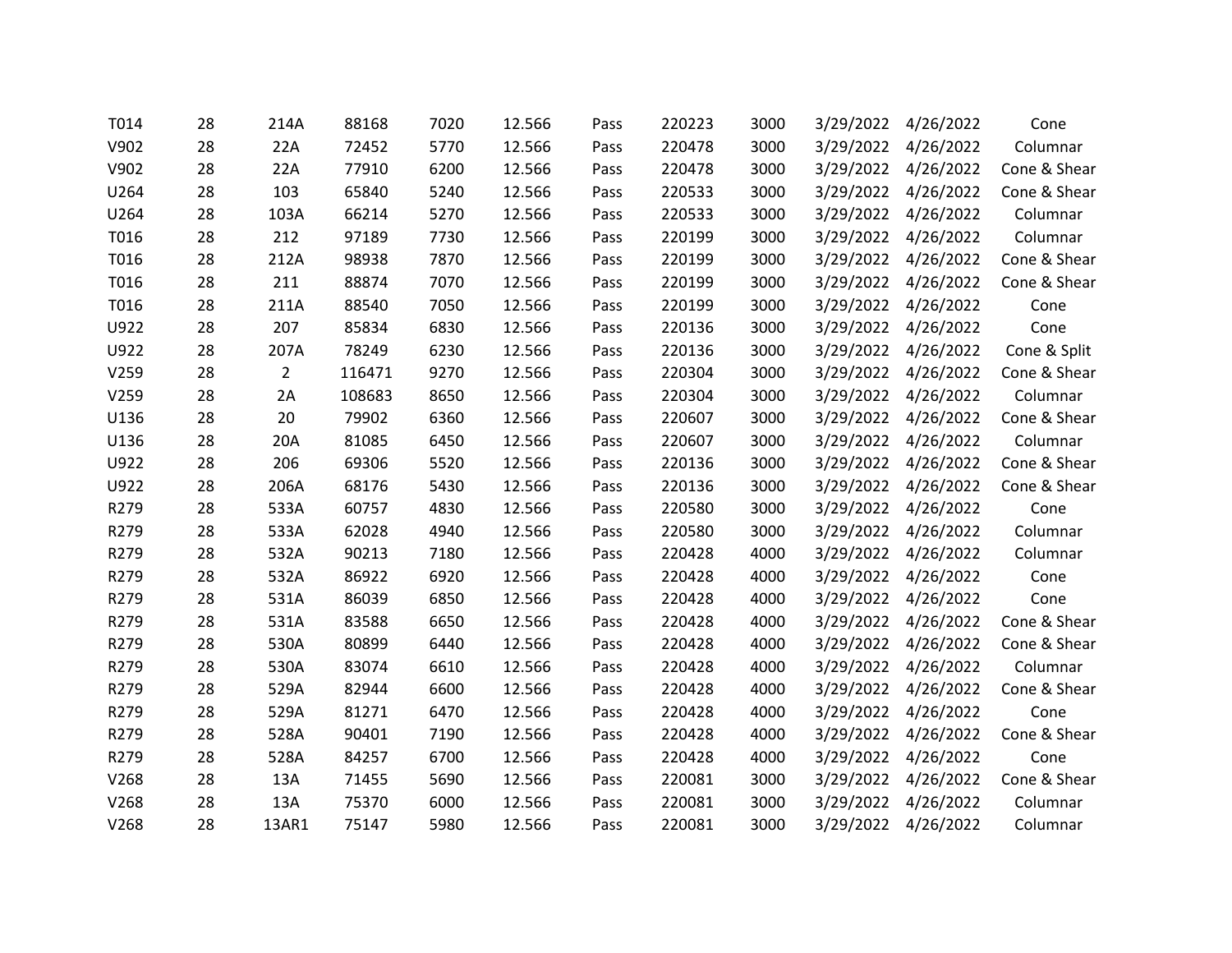| V268   | 28             | 13AR1     | 75196  | 5980 | 12.566 | Pass | 220081         | 3000 | 3/29/2022 | 4/26/2022           | Columnar     |
|--------|----------------|-----------|--------|------|--------|------|----------------|------|-----------|---------------------|--------------|
| V289   | 28             | 12A       | 92617  | 7370 | 12.566 | Pass | 220493         | 3000 | 3/29/2022 | 4/26/2022           | Cone         |
| V289   | 28             | 12A       | 92639  | 7370 | 12.566 | Pass | 220493         | 3000 |           | 3/29/2022 4/26/2022 | Cone         |
| V147   | 28             | 8A        | 82169  | 6570 | 12.504 | Pass | 220530         | 3000 | 3/29/2022 | 4/26/2022           | Columnar     |
| V147   | 28             | <b>8A</b> | 81625  | 6530 | 12.504 | Pass | 220530         | 3000 | 3/29/2022 | 4/26/2022           | Columnar     |
| T925   | 28             | 215       | 61521  | 4900 | 12.566 | Pass | 220106         | 3000 | 3/29/2022 | 4/26/2022           | Cone & Shear |
| T925   | 28             | 215A      | 58112  | 4620 | 12.566 | Pass | 220106         | 3000 | 3/29/2022 | 4/26/2022           | Cone & Shear |
| V337   | 28             | 18A       | 86931  | 6920 | 12.566 | Pass | 220494         | 3000 | 3/29/2022 | 4/26/2022           | Cone & Shear |
| V337   | 28             | 18A       | 91241  | 7260 | 12.566 | Pass | 220494         | 3000 | 3/29/2022 | 4/26/2022           | Cone         |
| V261   | 28             | 9A        | 107118 | 8570 | 12.504 | Pass | <b>BAG MIX</b> | 3500 | 3/29/2022 | 4/26/2022           | Cone         |
| V261   | 28             | <b>9A</b> | 108376 | 8620 | 12.566 | Pass | <b>BAG MIX</b> | 3500 | 3/29/2022 | 4/26/2022           | Cone & Split |
| 118870 | 28             | 75A       | 74810  | 5950 | 12.566 | Pass | 210777         | 3000 | 3/29/2022 | 4/26/2022           | Cone         |
| 118870 | 28             | 75A       | 74397  | 5920 | 12.566 | Pass | 210777         | 3000 | 3/29/2022 | 4/26/2022           | Columnar     |
| T336   | 28             | 374A      | 65086  | 5180 | 12.566 | Pass | 220364         | 4000 | 3/29/2022 | 4/26/2022           | Cone & Split |
| T336   | 28             | 374A      | 67155  | 5340 | 12.566 | Pass | 220364         | 4000 | 3/29/2022 | 4/26/2022           | Columnar     |
| T336   | 28             | 377A      | 89775  | 7140 | 12.566 | Pass | 220364         | 4000 | 3/29/2022 | 4/26/2022           | Cone         |
| T336   | 28             | 377A      | 90726  | 7220 | 12.566 | Pass | 220364         | 4000 | 3/29/2022 | 4/26/2022           | Cone & Shear |
| T336   | 28             | 375A      | 71217  | 5670 | 12.566 | Pass | 220364         | 4000 | 3/29/2022 | 4/26/2022           | Columnar     |
| T336   | 28             | 375A      | 72808  | 5790 | 12.566 | Pass | 220364         | 4000 | 3/29/2022 | 4/26/2022           | Columnar     |
| DB1802 | 28             | 47A       | 63164  | 5030 | 12.566 | Pass | 220515         | 4000 |           | 3/29/2022 4/26/2022 | Columnar     |
| DB1802 | 28             | 47A       | 62537  | 4980 | 12.566 | Pass | 220515         | 4000 | 3/29/2022 | 4/26/2022           | Cone         |
| T336   | 28             | 378A      | 76530  | 6090 | 12.566 | Pass | 220364         | 4000 | 3/29/2022 | 4/26/2022           | Cone         |
| T336   | 28             | 378A      | 80476  | 6400 | 12.566 | Pass | 220364         | 4000 |           | 3/29/2022 4/26/2022 | Cone & Shear |
| T336   | 28             | 376A      | 80245  | 6390 | 12.566 | Pass | 220364         | 4000 | 3/29/2022 | 4/26/2022           | Cone & Shear |
| T336   | 28             | 376A      | 77055  | 6130 | 12.566 | Pass | 220364         | 4000 | 3/29/2022 | 4/26/2022           | Cone & Split |
| T336   | 28             | 374A-IA   | 69004  | 5490 | 12.566 | Pass | 220364         | 4000 |           | 3/29/2022 4/26/2022 | Cone & Shear |
| T336   | 28             | 374A-IA   | 68293  | 5430 | 12.566 | Pass | 220364         | 4000 | 3/29/2022 | 4/26/2022           | Cone         |
| T336   | 28             | 375A-IA   | 75534  | 6010 | 12.566 | Pass | 220364         | 4000 | 3/29/2022 | 4/26/2022           | Cone         |
| T336   | 28             | 375A-IA   | 71168  | 5660 | 12.566 | Pass | 220364         | 4000 | 3/29/2022 | 4/26/2022           | Cone         |
| R279   | 7              | 544B      | 54898  | 4370 | 12.566 | Pass | 220226         | 3000 | 4/19/2022 | 4/26/2022           | Cone         |
| R279   | $\overline{7}$ | 544B      | 56473  | 4490 | 12.566 | Pass | 220226         | 3000 | 4/19/2022 | 4/26/2022           | Cone         |
| S289   | 28             | 135A      | 208304 | 7370 | 28.274 | Pass | 220553         | 3000 | 3/29/2022 | 4/26/2022           | Cone         |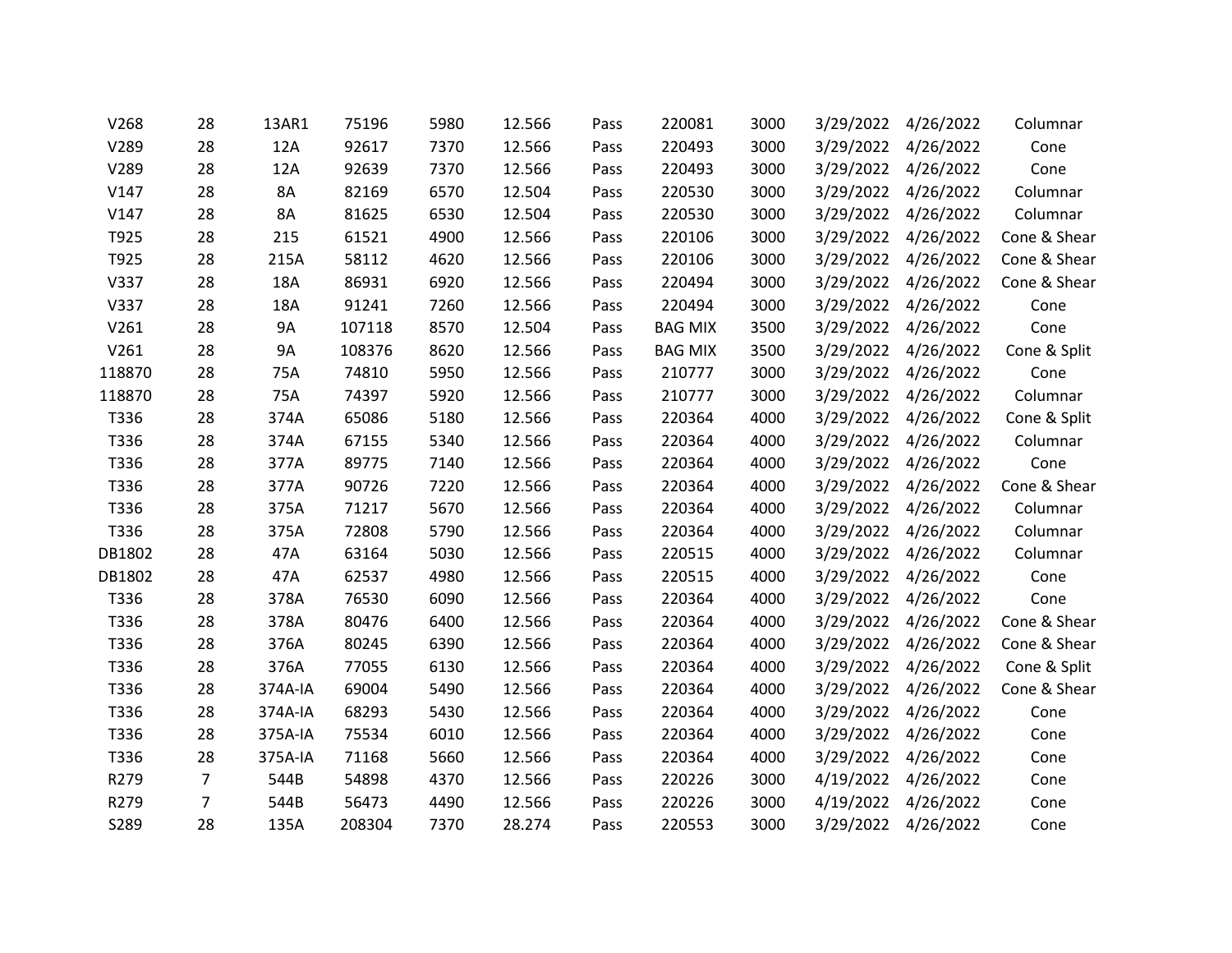| S289   | 28           | 135A         | 212670 | 7520 | 28.274 | Pass | 220553 | 3000 | 3/29/2022 | 4/26/2022           | Cone & Shear |
|--------|--------------|--------------|--------|------|--------|------|--------|------|-----------|---------------------|--------------|
| V337   | $\mathbf{1}$ | 28B          | 52026  | 4140 | 12.566 | Pass | 220494 | 3000 | 4/26/2022 | 4/27/2022           | Cone         |
| V337   | $\mathbf{1}$ | <b>28C</b>   | 46930  | 3730 | 12.566 | Pass | 220494 | 3000 |           | 4/26/2022 4/27/2022 | Cone         |
| R136   | 28           | <b>EW15A</b> | 81358  | 6470 | 12.566 | Pass | 220093 | 3000 | 3/30/2022 | 4/27/2022           | Cone & Shear |
| R136   | 28           | <b>EW15A</b> | 83438  | 6640 | 12.566 | Pass | 220093 | 3000 | 3/30/2022 | 4/27/2022           | Cone & Shear |
| V061   | 28           | 26A          | 94845  | 7550 | 12.566 | Pass | 220018 | 3000 | 3/30/2022 | 4/27/2022           | Cone         |
| V061   | 28           | 26A          | 88996  | 7080 | 12.566 | Pass | 220018 | 3000 | 3/30/2022 | 4/27/2022           | Cone & Split |
| U057   | 28           | 63A          | 61623  | 4900 | 12.566 | Pass | 220145 | 3000 | 3/30/2022 | 4/27/2022           | Cone         |
| U057   | 28           | 63A          | 53847  | 4290 | 12.566 | Pass | 220145 | 3000 |           | 3/30/2022 4/27/2022 | Cone         |
| 118870 | 28           | 76A          | 58903  | 4690 | 12.566 | Pass | 210777 | 3000 | 3/30/2022 | 4/27/2022           | Cone         |
| 118870 | 28           | 76A          | 57965  | 4610 | 12.566 | Pass | 210777 | 3000 | 3/30/2022 | 4/27/2022           | Cone & Shear |
| U011   | 28           | 91A          | 70902  | 5640 | 12.566 | Pass | 220104 | 3000 | 3/30/2022 | 4/27/2022           | Cone         |
| U011   | 28           | 91A          | 73098  | 5820 | 12.566 | Pass | 220104 | 3000 | 3/30/2022 | 4/27/2022           | Cone & Shear |
| V009   | 28           | 7A           | 67120  | 5340 | 12.566 | Pass | 220286 | 3000 |           | 3/30/2022 4/27/2022 | Columnar     |
| V009   | 28           | 7A           | 68036  | 5410 | 12.566 | Pass | 220286 | 3000 | 3/30/2022 | 4/27/2022           | Columnar     |
| DB1802 | 28           | 48A          | 73935  | 5880 | 12.566 | Pass | 220515 | 4000 | 3/30/2022 | 4/27/2022           | Cone         |
| DB1802 | 28           | 48A          | 77938  | 6200 | 12.566 | Pass | 220515 | 4000 |           | 3/30/2022 4/27/2022 | Cone & Shear |
| U011   | 28           | 92A          | 47255  | 3760 | 12.566 | Pass | 220104 | 3000 | 3/30/2022 | 4/27/2022           | Cone         |
| U011   | 28           | 92A          | 52824  | 4200 | 12.566 | Pass | 220104 | 3000 | 3/30/2022 | 4/27/2022           | Cone         |
| V268   | 28           | 14A          | 62490  | 4970 | 12.566 | Pass | 220081 | 3000 |           | 3/30/2022 4/27/2022 | Cone & Shear |
| V268   | 28           | 14A          | 65464  | 5210 | 12.566 | Pass | 220081 | 3000 | 3/30/2022 | 4/27/2022           | Cone & Split |
| U032   | 28           | 218A         | 63535  | 5060 | 12.566 | Pass | 220062 | 4000 | 3/30/2022 | 4/27/2022           | Cone & Shear |
| U032   | 28           | 218A         | 61384  | 4880 | 12.566 | Pass | 220062 | 4000 |           | 3/30/2022 4/27/2022 | Cone & Shear |
| V176   | 28           | 97A          | 91862  | 7310 | 12.566 | Pass | 220005 | 3000 | 3/30/2022 | 4/27/2022           | Cone & Shear |
| V176   | 28           | 97A          | 93244  | 7420 | 12.566 | Pass | 220005 | 3000 | 3/30/2022 | 4/27/2022           | Cone & Split |
| T925   | 28           | 216A         | 62567  | 4980 | 12.566 | Pass | 220106 | 3000 |           | 3/30/2022 4/27/2022 | Cone         |
| T925   | 28           | 216A         | 62808  | 5000 | 12.566 | Pass | 220106 | 3000 | 3/30/2022 | 4/27/2022           | Cone & Split |
| V223   | 28           | <b>7A</b>    | 100049 | 7960 | 12.566 | Pass | 220305 | 4000 | 3/30/2022 | 4/27/2022           | Cone         |
| V223   | 28           | 7A           | 106620 | 8480 | 12.566 | Pass | 220305 | 4000 | 3/30/2022 | 4/27/2022           | Cone & Shear |
| U264   | 28           | 105A         | 50715  | 4040 | 12.566 | Pass | 220071 | 3000 | 3/30/2022 | 4/27/2022           | Cone         |
| U264   | 28           | 105A         | 58413  | 4650 | 12.566 | Pass | 220071 | 3000 | 3/30/2022 | 4/27/2022           | Cone         |
| U264   | 28           | 104A         | 70790  | 5630 | 12.566 | Pass | 220071 | 3000 | 3/30/2022 | 4/27/2022           | Cone & Split |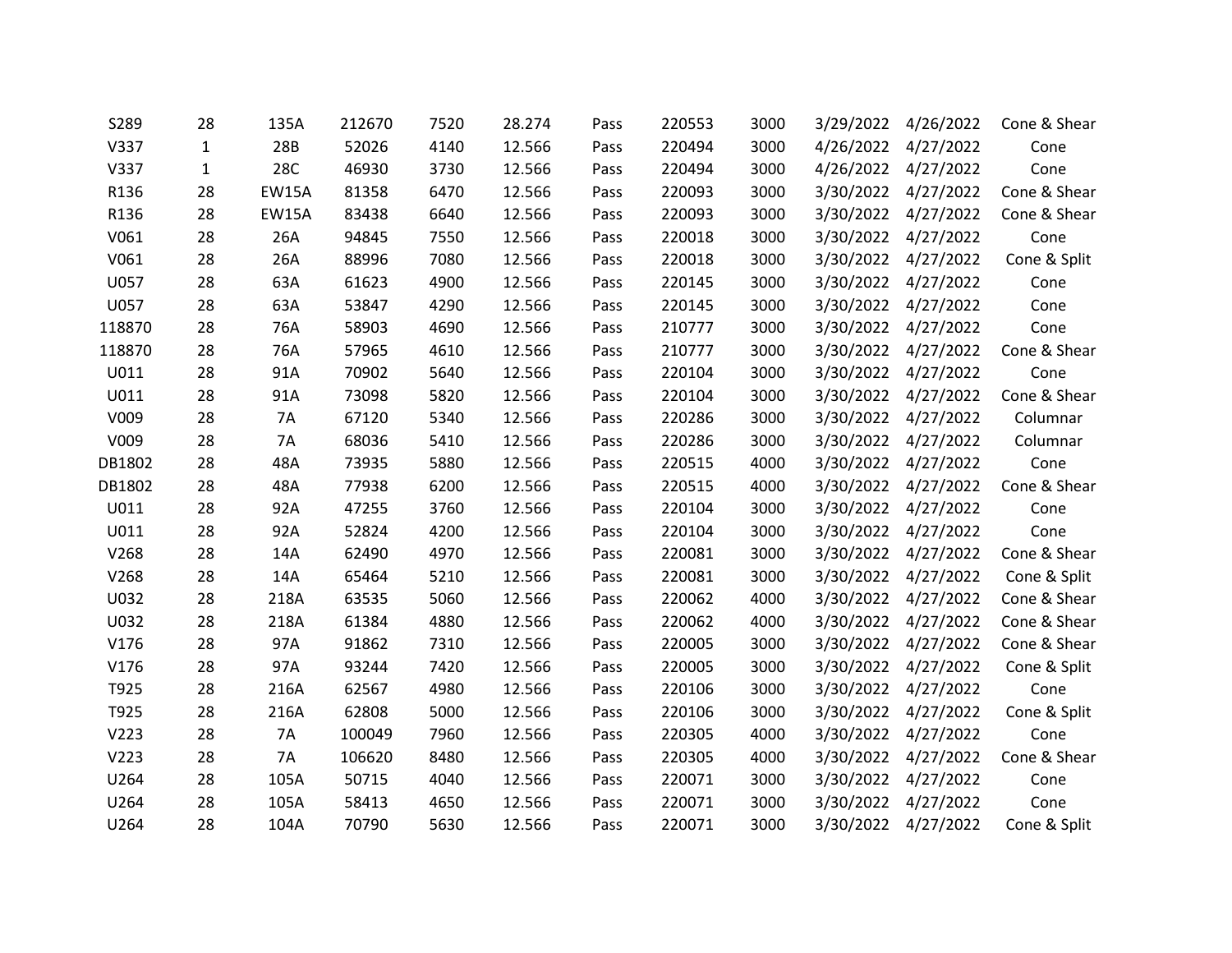| U264   | 28             | 104A      | 67562  | 5380   | 12.566 | Pass | 220071 | 3000 | 3/30/2022 | 4/27/2022           | Cone & Split |
|--------|----------------|-----------|--------|--------|--------|------|--------|------|-----------|---------------------|--------------|
| R259   | 28             | 100A      | 86676  | 6900   | 12.566 | Pass | 220163 | 3000 | 3/30/2022 | 4/27/2022           | Cone         |
| R259   | 28             | 100A      | 85066  | 6770   | 12.566 | Pass | 220163 | 3000 |           | 3/30/2022 4/27/2022 | Cone         |
| V061   | 28             | 27A       | 82231  | 6540   | 12.566 | Pass | 220011 | 3000 | 3/30/1955 | 4/27/2022           | Cone & Shear |
| V061   | 28             | 27A       | 81907  | 6520   | 12.566 | Pass | 220011 | 3000 | 3/30/2022 | 4/27/2022           | Cone         |
| U922   | 28             | 208A      | 88648  | 7050   | 12.566 | Pass | 220136 | 3000 | 3/30/2022 | 4/27/2022           | Cone & Shear |
| U922   | 28             | 208A      | 84984  | 6760   | 12.566 | Pass | 220136 | 3000 | 3/30/2022 | 4/27/2022           | Cone         |
| V009   | 28             | 8A        | 65587  | 5220   | 12.566 | Pass | 220286 | 3000 |           | 3/30/2022 4/27/2022 | Cone         |
| V009   | 28             | 8A        | 59311  | 4720   | 12.566 | Pass | 220286 | 3000 |           | 3/30/2022 4/27/2022 | Cone & Split |
| U224   | 28             | 177A      | 95198  | 7580   | 12.566 | Pass | 220321 | 3000 | 3/30/2022 | 4/27/2022           | Cone         |
| U224   | 28             | 177A      | 118805 | 9450   | 12.566 | Pass | 220321 | 3000 | 3/30/2022 | 4/27/2022           | Cone         |
| 112454 | 28             | 64A       | 58179  | 4630   | 12.566 | Pass | 220049 | 3000 | 3/30/2022 | 4/27/2022           | Cone & Split |
| 112454 | 28             | 64A       | 62082  | 4940   | 12.566 | Pass | 220049 | 3000 | 3/30/2022 | 4/27/2022           | Cone         |
| V910   | 28             | GCM-1A    | 87515  | 6930   | 12.629 | Pass | 220220 | 3000 |           | 3/30/2022 4/27/2022 | Cone         |
| V910   | 28             | GCM-1A    | 86890  | 6910   | 12.566 | Pass | 220220 | 3000 | 3/30/2022 | 4/27/2022           | Cone & Split |
| V902   | 28             | 23A       | 64715  | 5150   | 12.566 | Pass | 220478 | 3000 | 3/30/2022 | 4/27/2022           | Cone         |
| V902   | 28             | 23A       | 69728  | 5550   | 12.566 | Pass | 220478 | 3000 | 3/30/2022 | 4/27/2022           | Cone         |
| DB1901 | 28             | 1A        | 68230  | 5460   | 12.504 | Pass | 220480 | 3000 | 3/30/2022 | 4/27/2022           | Cone & Split |
| DB1901 | 28             | 1A        | 71602  | 5700   | 12.566 | Pass | 220480 | 3000 | 3/30/2022 | 4/27/2022           | Cone & Shear |
| R136   | $\overline{7}$ | SF15C     | 78313  | 6230   | 12.566 | Pass | 220093 | 3000 |           | 4/20/2022 4/27/2022 | Cone & Split |
| V281   | $\overline{7}$ | 12C       | 41060  | < 3270 | 12.566 | Fail | 220496 | 4000 | 4/21/2022 | 4/28/2022           | Cone         |
| V281   | 10             | 10C       | 47671  | < 3790 | 12.566 | Fail | 220496 | 4000 | 4/18/2022 | 4/28/2022           | Cone & Shear |
| V123   | 28             | 21A       | 90308  | 7190   | 12.566 | Pass | 220396 | 3000 |           | 3/31/2022 4/28/2022 | Cone         |
| V123   | 28             | 21A       | 86256  | 6860   | 12.566 | Pass | 220396 | 3000 | 3/31/2022 | 4/28/2022           | Cone & Shear |
| U017   | 28             | 122A      | 70263  | 5590   | 12.566 | Pass | 220206 | 3000 | 3/31/2022 | 4/28/2022           | Columnar     |
| U017   | 28             | 122A      | 68946  | 5490   | 12.566 | Pass | 220206 | 3000 |           | 3/31/2022 4/28/2022 | Cone         |
| V307   | 28             | 1ARK      | 162352 | 12920  | 12.566 | Pass | 220160 | 8500 | 3/31/2022 | 4/28/2022           | Cone & Shear |
| V307   | 28             | 1ARK      | 156007 | 12410  | 12.566 | Pass | 220160 | 8500 | 3/31/2022 | 4/28/2022           | Cone & Shear |
| T014   | 28             | 215A      | 96940  | 7710   | 12.566 | Pass | 220371 | 4000 | 3/31/2022 | 4/28/2022           | Cone         |
| T014   | 28             | 215A      | 95155  | 7570   | 12.566 | Pass | 220371 | 4000 | 3/31/2022 | 4/28/2022           | Cone         |
| V281   | 38             | 5D        | 63722  | 5070   | 12.566 | Pass | 220496 | 3000 | 3/21/2022 | 4/28/2022           | Cone & Shear |
| V281   | 38             | <b>5E</b> | 62755  | 4990   | 12.566 | Pass | 220496 | 4000 | 3/21/2022 | 4/28/2022           | Cone         |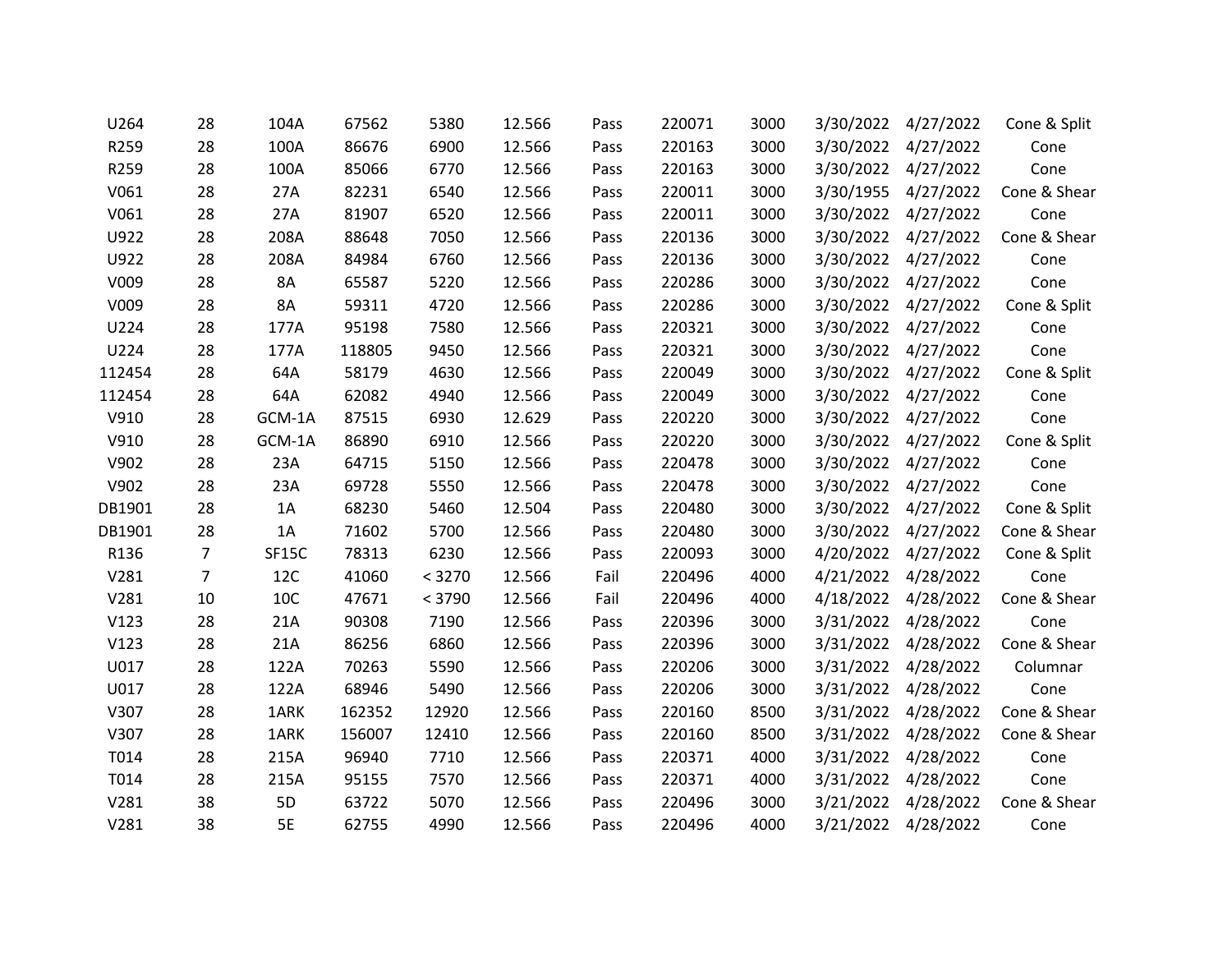| V250 | 28 | 6A   | 62079  | 4940 | 12.566 | Pass | 220551 | 4000 | 3/31/2022 | 4/28/2022           | Cone         |
|------|----|------|--------|------|--------|------|--------|------|-----------|---------------------|--------------|
| V250 | 28 | 6A   | 64529  | 5140 | 12.566 | Pass | 220551 | 4000 |           | 3/31/2022 4/28/2022 | Cone         |
| V225 | 28 | 5A   | 100711 | 8010 | 12.566 | Pass | 220318 | 3000 |           | 3/31/2022 4/28/2022 | Cone         |
| V225 | 28 | 5A   | 98319  | 7820 | 12.566 | Pass | 220318 | 3000 |           | 3/31/2022 4/28/2022 | Cone & Shear |
| R279 | 28 | 534A | 76178  | 6060 | 12.566 | Pass | 220580 | 3000 |           | 3/31/2022 4/28/2022 | Cone         |
| R279 | 28 | 534A | 80459  | 6400 | 12.566 | Pass | 220580 | 3000 |           | 3/31/2022 4/28/2022 | Cone         |
| U315 | 28 | 173A | 91435  | 7280 | 12.566 | Pass | 220486 | 4000 |           | 3/31/2022 4/28/2022 | Cone         |
| U315 | 28 | 173A | 100045 | 7960 | 12.566 | Pass | 220486 | 4000 |           | 3/31/2022 4/28/2022 | Cone         |
| U032 | 28 | 219A | 67211  | 5350 | 12.566 | Pass | 220060 | 3000 |           | 3/31/2022 4/28/2022 | Cone         |
| U032 | 28 | 219A | 68005  | 5410 | 12.566 | Pass | 220060 | 3000 | 3/31/2022 | 4/28/2022           | Cone & Shear |
| T925 | 28 | 217A | 58251  | 4640 | 12.566 | Pass | 220106 | 3000 |           | 3/31/2022 4/28/2022 | Cone         |
| T925 | 28 | 217A | 59436  | 4730 | 12.566 | Pass | 220106 | 3000 |           | 3/31/2022 4/28/2022 | Columnar     |
| T925 | 28 | 218A | 58809  | 4680 | 12.566 | Pass | 220106 | 3000 |           | 3/31/2022 4/28/2022 | Cone         |
| T925 | 28 | 218A | 62890  | 5000 | 12.566 | Pass | 220106 | 3000 |           | 3/31/2022 4/28/2022 | Cone         |
| V066 | 28 | 201A | 77676  | 6180 | 12.566 | Pass | 220293 | 4000 |           | 3/31/2022 4/28/2022 | Cone         |
| V066 | 28 | 201A | 75878  | 6040 | 12.566 | Pass | 220293 | 4000 | 3/31/2022 | 4/28/2022           | Cone & Split |
| V145 | 28 | 11A  | 74468  | 5930 | 12.566 | Pass | 220115 | 3000 |           | 3/31/2022 4/28/2022 | Cone         |
| V145 | 28 | 11A  | 77876  | 6200 | 12.566 | Pass | 220115 | 3000 |           | 3/31/2022 4/28/2022 | Cone         |
| S182 | 28 | 133A | 96364  | 7670 | 12.566 | Pass | 220099 | 3000 |           | 3/31/2022 4/28/2022 | Cone         |
| S182 | 28 | 133A | 99833  | 7940 | 12.566 | Pass | 220099 | 3000 |           | 3/31/2022 4/28/2022 | Cone & Split |
| T925 | 28 | 229A | 54098  | 4300 | 12.566 | Pass | 220106 | 3000 |           | 3/31/2022 4/28/2022 | Cone & Split |
| T925 | 28 | 229A | 54910  | 4370 | 12.566 | Pass | 220106 | 3000 |           | 3/31/2022 4/28/2022 | Cone         |
| U011 | 28 | 93A  | 57976  | 4610 | 12.566 | Pass | 220104 | 3000 |           | 3/31/2022 4/28/2022 | Cone         |
| U011 | 28 | 93A  | 58965  | 4690 | 12.566 | Pass | 220104 | 3000 |           | 3/31/2022 4/28/2022 | Cone         |
| V281 | 28 | 8A   | 63008  | 5010 | 12.566 | Pass | 220496 | 4000 |           | 3/31/2022 4/28/2022 | Cone         |
| V281 | 28 | 8A   | 63450  | 5050 | 12.566 | Pass | 220496 | 4000 |           | 3/31/2022 4/28/2022 | Cone         |
| V268 | 28 | 15A  | 66651  | 5300 | 12.566 | Pass | 220081 | 3000 | 3/31/2022 | 4/28/2022           | Cone & Split |
| V268 | 28 | 15A  | 64903  | 5160 | 12.566 | Pass | 220081 | 3000 | 3/31/2022 | 4/28/2022           | Cone & Shear |
| V275 | 28 | 7A   | 113099 | 9000 | 12.566 | Pass | 220396 | 3500 |           | 3/31/2022 4/28/2022 | Cone         |
| V275 | 28 | 7A   | 97540  | 7760 | 12.566 | Pass | 220396 | 3500 | 3/31/2022 | 4/28/2022           | Cone         |
| U345 | 28 | 35A  | 104255 | 8300 | 12.566 | Pass | 220481 | 3500 | 3/31/2022 | 4/28/2022           | Cone         |
| U345 | 28 | 35A  | 106988 | 8510 | 12.566 | Pass | 220481 | 3500 |           | 3/31/2022 4/28/2022 | Cone         |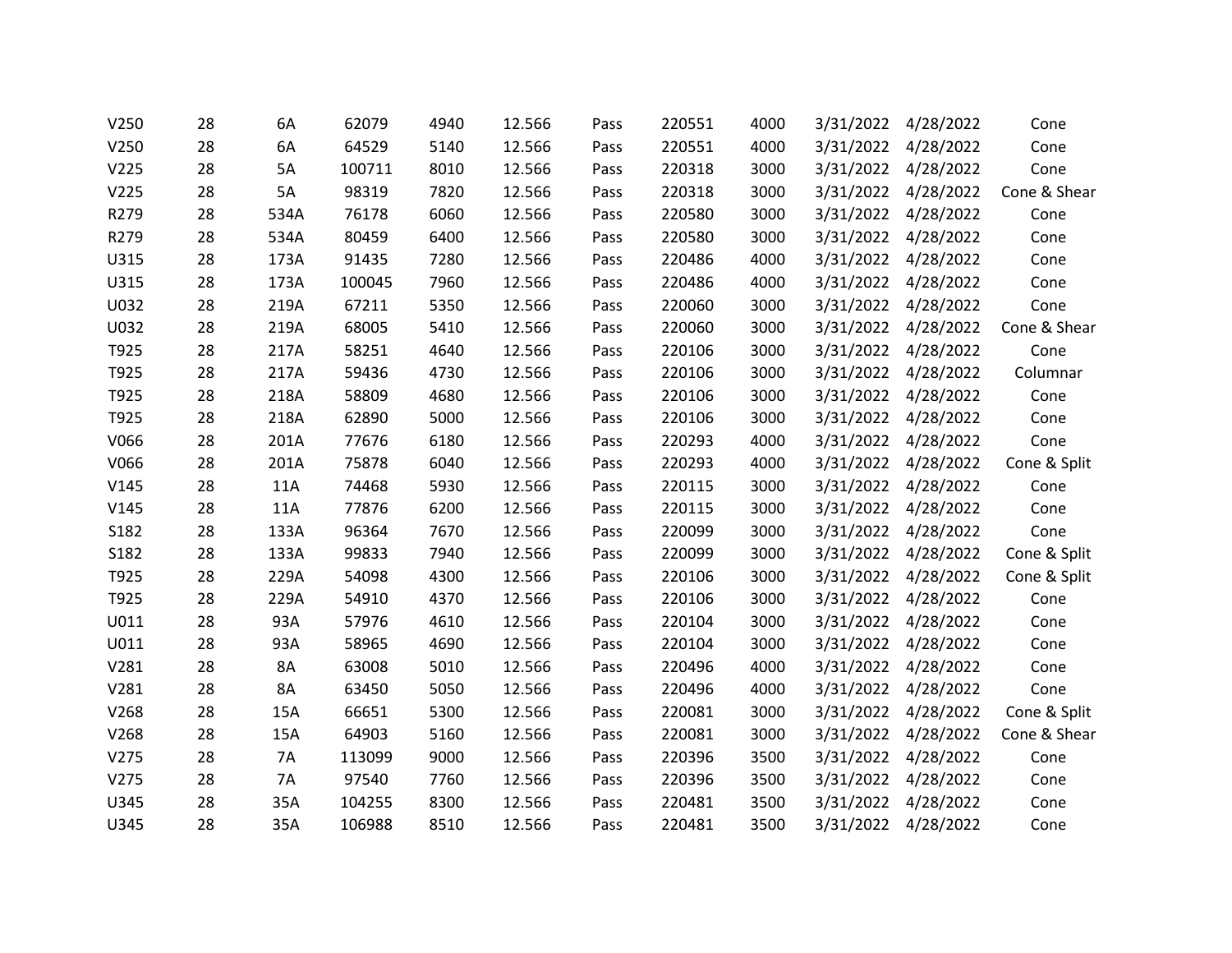| V263   | 28 | D <sub>3</sub> A | 99239  | 7900  | 12.566 | Pass | 220556 | 3500 | 3/31/2022 | 4/28/2022           | Cone         |
|--------|----|------------------|--------|-------|--------|------|--------|------|-----------|---------------------|--------------|
| V263   | 28 | D <sub>3</sub> A | 93014  | 7400  | 12.566 | Pass | 220556 | 3500 | 3/31/2022 | 4/28/2022           | Cone         |
| U224   | 28 | 178A             | 67174  | 5350  | 12.566 | Pass | 220321 | 3000 |           | 3/31/2022 4/28/2022 | Cone         |
| U224   | 28 | 178A             | 62006  | 4930  | 12.566 | Pass | 220321 | 3000 | 3/31/2022 | 4/28/2022           | Columnar     |
| V911   | 28 | 8A               | 95006  | 7560  | 12.566 | Pass | 220422 | 3000 | 3/31/2022 | 4/28/2022           | Cone & Split |
| V911   | 28 | 8A               | 89636  | 7130  | 12.566 | Pass | 220422 | 3000 | 3/31/2022 | 4/28/2022           | Cone         |
| V014   | 28 | 23A              | 91405  | 7350  | 12.441 | Pass | 220296 | 3500 | 3/31/2022 | 4/28/2022           | Cone & Split |
| V014   | 28 | 23A              | 94818  | 7550  | 12.566 | Pass | 220296 | 3500 | 3/31/2022 | 4/28/2022           | Cone & Split |
| V259   | 28 | 3A               | 124847 | 9980  | 12.504 | Pass | 220304 | 3000 | 3/31/2022 | 4/28/2022           | Cone         |
| V259   | 28 | 3A               | 112153 | 8970  | 12.504 | Pass | 220304 | 3000 | 3/31/2022 | 4/28/2022           | Cone         |
| V183   | 28 | 27A              | 112273 | 8930  | 12.566 | Pass | 220199 | 3000 | 3/31/2022 | 4/28/2022           | Cone         |
| V183   | 28 | 27A              | 108887 | 8660  | 12.566 | Pass | 220199 | 3000 | 3/31/2022 | 4/28/2022           | Cone         |
| 131486 | 28 | 1ARB             | 127783 | 10270 | 12.441 | Pass | 220158 | 8000 | 3/31/2022 | 4/28/2022           | Columnar     |
| 131486 | 28 | 1ARB             | 144723 | 11520 | 12.566 | Pass | 220158 | 8000 |           | 3/31/2022 4/28/2022 | Cone         |
| V061   | 28 | 28A              | 79610  | 6370  | 12.504 | Pass | 220018 | 3000 | 3/31/2022 | 4/28/2022           | Cone         |
| V061   | 28 | 28A              | 83669  | 6660  | 12.566 | Pass | 220018 | 3000 | 3/31/2022 | 4/28/2022           | Cone & Split |
| V902   | 28 | 24A              | 61890  | 4950  | 12.504 | Pass | 220478 | 3000 | 3/31/2022 | 4/28/2022           | Cone         |
| V902   | 28 | 24A              | 55238  | 4400  | 12.566 | Pass | 220478 | 3000 | 3/31/2022 | 4/28/2022           | Cone         |
| 121643 | 28 | 59A              | 58466  | 4680  | 12.504 | Pass | 159606 | 4000 | 3/31/2022 | 4/28/2022           | Cone & Shear |
| 121643 | 28 | 59A              | 58742  | 4670  | 12.566 | Pass | 159606 | 4000 |           | 3/31/2022 4/28/2022 | Cone & Shear |
| S289   | 28 | 136A             | 213765 | 7560  | 28.274 | Pass | 220553 | 3000 | 3/31/2022 | 4/28/2022           | Cone & Shear |
| S289   | 28 | 136A             | 223307 | 7900  | 28.274 | Pass | 220553 | 3000 | 3/31/2022 | 4/28/2022           | Cone & Shear |
| V288   | 10 | 5A               | 48162  | 3830  | 12.566 | Pass | 220133 | 3000 | 4/21/2022 | 4/29/2022           | Cone         |
| V288   | 10 | 5A               | 51311  | 4080  | 12.566 | Pass | 220133 | 3000 | 4/21/2022 | 4/29/2022           | Cone         |
| V288   | 10 | 2A               | 63272  | 5040  | 12.566 | Pass | 220081 | 3000 | 4/15/2022 | 4/29/2022           | Cone & Split |
| V288   | 10 | 2A               | 64074  | 5100  | 12.566 | Pass | 220081 | 3000 |           | 4/15/2022 4/29/2022 | Cone         |
| V264   | 3  | 1B               | 42753  | 3400  | 12.566 | Pass | 220351 | 3000 | 4/28/2022 | 4/29/2022           | Cone & Shear |
| V264   | 3  | 1 <sub>C</sub>   | 46083  | 3670  | 12.566 | Pass | 220351 | 3000 | 4/28/2022 | 4/29/2022           | Cone         |
| U017   | 28 | 123A             | 82323  | 6550  | 12.566 | Pass | 220206 | 3000 | 4/1/2022  | 4/29/2022           | Columnar     |
| U017   | 28 | 123A             | 79010  | 6290  | 12.566 | Pass | 220206 | 3000 | 4/1/2022  | 4/29/2022           | Cone & Shear |
| T014   | 28 | 216A             | 95578  | 7610  | 12.566 | Pass | 220371 | 4000 | 4/1/2022  | 4/29/2022           | Columnar     |
| T014   | 28 | 216A             | 92742  | 7380  | 12.566 | Pass | 220371 | 4000 | 4/1/2022  | 4/29/2022           | Cone & Shear |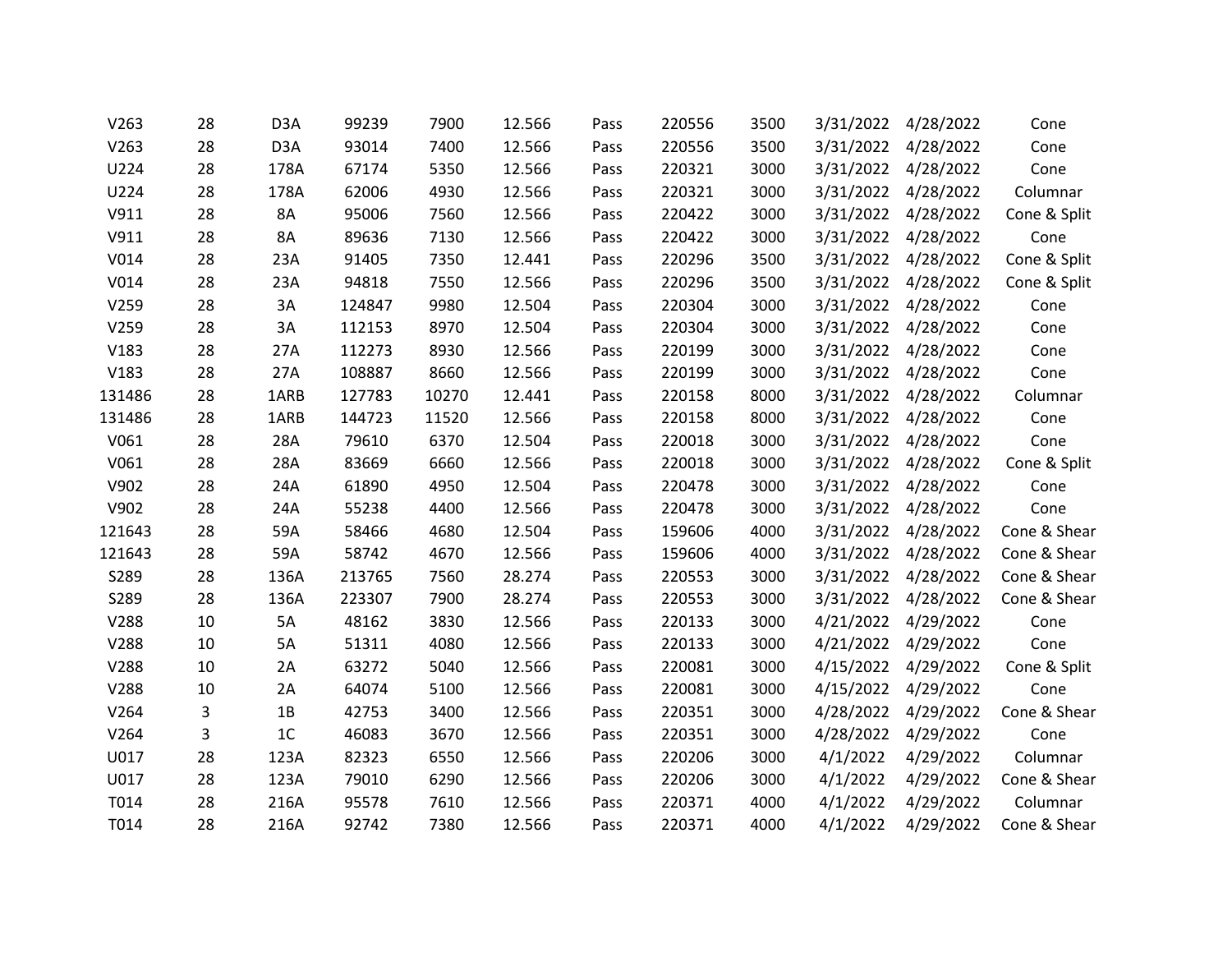| U032   | 28 | 220A | 55559  | 4420  | 12.566 | Pass | 220060         | 3000 | 4/1/2022  | 4/29/2022 | Cone         |
|--------|----|------|--------|-------|--------|------|----------------|------|-----------|-----------|--------------|
| U032   | 28 | 220A | 59864  | 4760  | 12.566 | Pass | 220060         | 3000 | 4/1/2022  | 4/29/2022 | Cone & Shear |
| R279   | 28 | 536A | 77391  | 6160  | 12.566 | Pass | 220226         | 3000 | 4/1/2022  | 4/29/2022 | Cone & Shear |
| R279   | 28 | 536A | 77736  | 6190  | 12.566 | Pass | 220226         | 3000 | 4/1/2022  | 4/29/2022 | Cone         |
| R279   | 28 | 535A | 91837  | 7310  | 12.566 | Pass | 220616         | 4500 | 4/1/2022  | 4/29/2022 | Cone         |
| R279   | 28 | 535A | 92213  | 7340  | 12.566 | Pass | 220616         | 4500 | 4/1/2022  | 4/29/2022 | Cone & Shear |
| T016   | 28 | 213R | 95062  | 7560  | 12.566 | Pass | 220609         | 4000 | 4/1/2022  | 4/29/2022 | Cone         |
| T016   | 28 | 213R | 92276  | 7340  | 12.566 | Pass | 220609         | 4000 | 4/1/2022  | 4/29/2022 | Cone         |
| T016   | 28 | 213L | 95886  | 7630  | 12.566 | Pass | 220609         | 4000 | 4/1/2022  | 4/29/2022 | Cone         |
| T016   | 28 | 213M | 86837  | 6910  | 12.566 | Pass | 220609         | 4000 | 4/1/2022  | 4/29/2022 | Cone & Split |
| T016   | 28 | 213F | 94013  | 7480  | 12.566 | Pass | 220609         | 4000 | 4/1/2022  | 4/29/2022 | Cone & Shear |
| T016   | 28 | 213G | 94971  | 7560  | 12.566 | Pass | 220609         | 4000 | 4/1/2022  | 4/29/2022 | Cone & Shear |
| T016   | 28 | 213A | 90639  | 7210  | 12.566 | Pass | 220609         | 4000 | 4/1/2022  | 4/29/2022 | Cone & Split |
| T016   | 28 | 213A | 88056  | 7010  | 12.566 | Pass | 220609         | 4000 | 4/1/2022  | 4/29/2022 | Cone         |
| U011   | 28 | 94A  | 75933  | 6040  | 12.566 | Pass | 220104         | 3000 | 4/1/2022  | 4/29/2022 | Cone         |
| U011   | 28 | 94A  | 73138  | 5820  | 12.566 | Pass | 220104         | 3000 | 4/1/2022  | 4/29/2022 | Cone         |
| V194   | 28 | 40A  | 75245  | 5990  | 12.566 | Pass | <b>BAG MIX</b> | 3000 | 4/1/2022  | 4/29/2022 | Cone         |
| V194   | 28 | 40A  | 74598  | 5940  | 12.566 | Pass | <b>BAG MIX</b> | 3000 | 4/1/2022  | 4/29/2022 | Cone         |
| V300   | 28 | 1A   | 161725 | 12870 | 12.566 | Pass | <b>BAG MIX</b> | 7000 | 4/1/2022  | 4/29/2022 | Cone         |
| V300   | 28 | 1A   | 158045 | 12580 | 12.566 | Pass | <b>BAG MIX</b> | 7000 | 4/1/2022  | 4/29/2022 | Cone         |
| 112454 | 28 | 65A  | 68239  | 5430  | 12.566 | Pass | 220046         | 3000 | 4/1/2022  | 4/29/2022 | Cone         |
| 112454 | 28 | 65A  | 66882  | 5320  | 12.566 | Pass | 220046         | 3000 | 4/1/2022  | 4/29/2022 | Cone         |
| T023   | 28 | 240A | 67505  | 5430  | 12.441 | Pass | 220082         | 3000 | 4/1/2022  | 4/29/2022 | Cone         |
| T023   | 28 | 240A | 67301  | 5360  | 12.566 | Pass | 220082         | 3000 | 4/1/2022  | 4/29/2022 | Cone         |
| U224   | 28 | 179A | 45892  | 3690  | 12.441 | Pass | 220321         | 3000 | 4/1/2022  | 4/29/2022 | Columnar     |
| U224   | 28 | 179A | 70989  | 5650  | 12.566 | Pass | 220321         | 3000 | 4/1/2022  | 4/29/2022 | Columnar     |
| V014   | 28 | 24A  | 86238  | 6860  | 12.566 | Pass | 220296         | 3500 | 4/1/2022  | 4/29/2022 | Cone         |
| V014   | 28 | 24A  | 83998  | 6680  | 12.566 | Pass | 220296         | 3500 | 4/1/2022  | 4/29/2022 | Cone & Shear |
| S289   | 28 | 137A | 168421 | 5940  | 28.369 | Pass | 220553         | 3000 | 4/1/2022  | 4/29/2022 | Cone         |
| S289   | 28 | 137A | 175654 | 6210  | 28.274 | Pass | 220553         | 3000 | 4/1/2022  | 4/29/2022 | Cone & Split |
| V288   | 10 | 3A   | 58707  | 4670  | 12.566 | Pass | 220133         | 3000 | 4/19/2022 | 4/29/2022 | Cone         |
| V288   | 10 | 3A   | 55450  | 4410  | 12.566 | Pass | 220133         | 3000 | 4/19/2022 | 4/29/2022 | Cone & Shear |